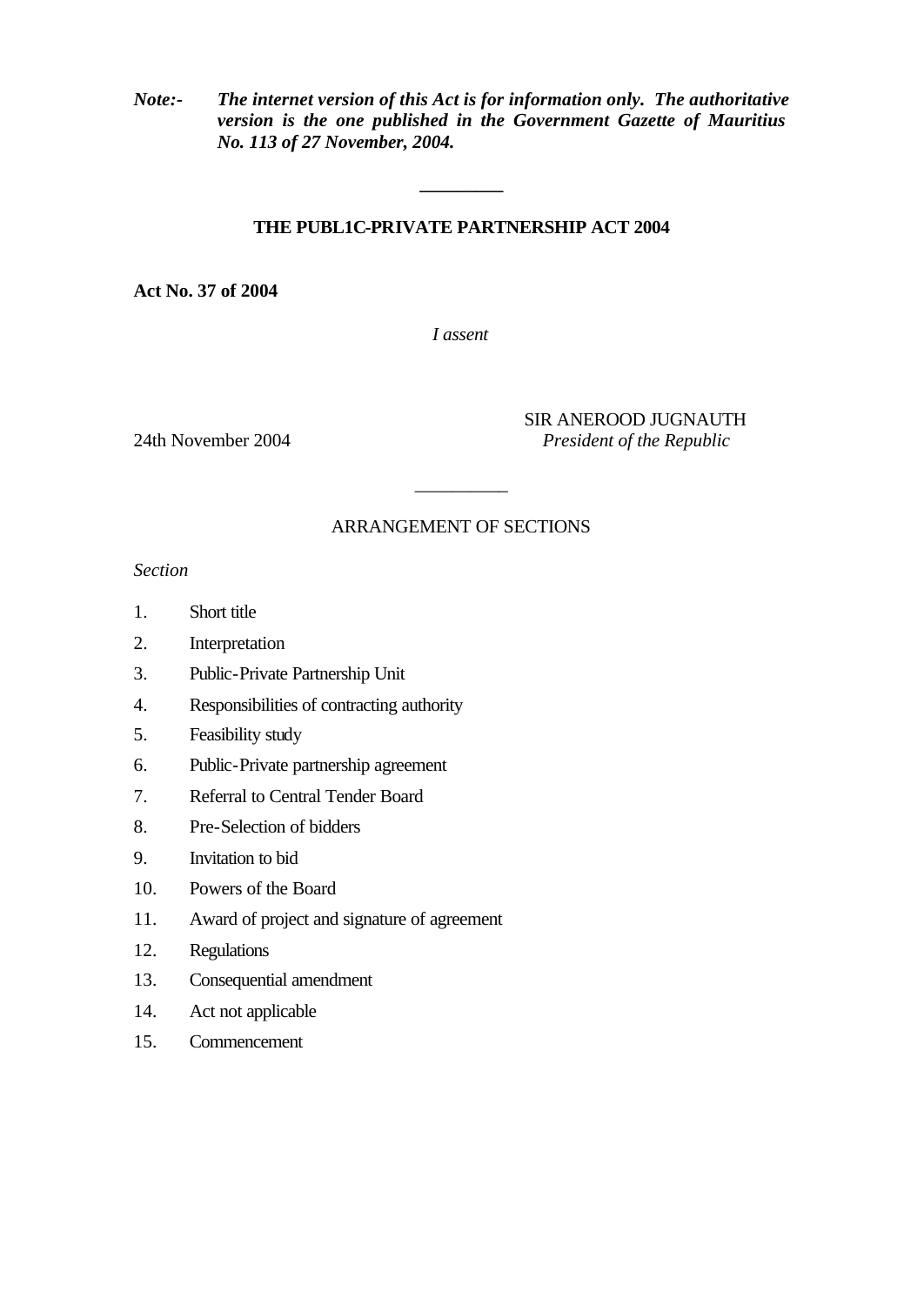# **An Act**

## **To provide for the implementation of public-private partnership agreements between contracting authorities and private parties and to establish a set of rules governing public-private procurement**

ENACTED by the Parliament of Mauritius, as follows –

#### **1. Short Title**

This Act may be cited as the Public-Private Partnership Act 2004.

#### **2. Interpretation**

In this Act-

"affordable", in relation to an agreement, means that the contracting authority shall meet any financial commitment likely to be incurred in relation to that agreement, from its existing or future budgetary funds;

"agreement" means a public-private partnership agreement;

"asset" includes an existing asset of a relevant contracting authority or a new asset to be acquired for the purposes of entering into an agreement

"Board" has the same meaning as in the Central Tender Board Act;

"contingent liability" includes Government guarantee for loan and foreign currency transfer and step-in function in the event of default by the relevant contracting authority;

"contracting authority" means any Ministry or Government department, local authority or statutory corporation;

"local authority" has the same meaning as in the Local Government Act;

"Minister" means the Minister to whom responsibility for the subject of finance is assigned;

"Ministry" means the Ministry responsible for the subject of finance;

"private party", in relation to an agreement, means a party to the agreement other than a contracting authority;

"project" means a project to be implemented under an agreement;

"public-private partnership agreement" means an agreement between a contracting authority and a private party, approved in terms of this Act, in terms of which -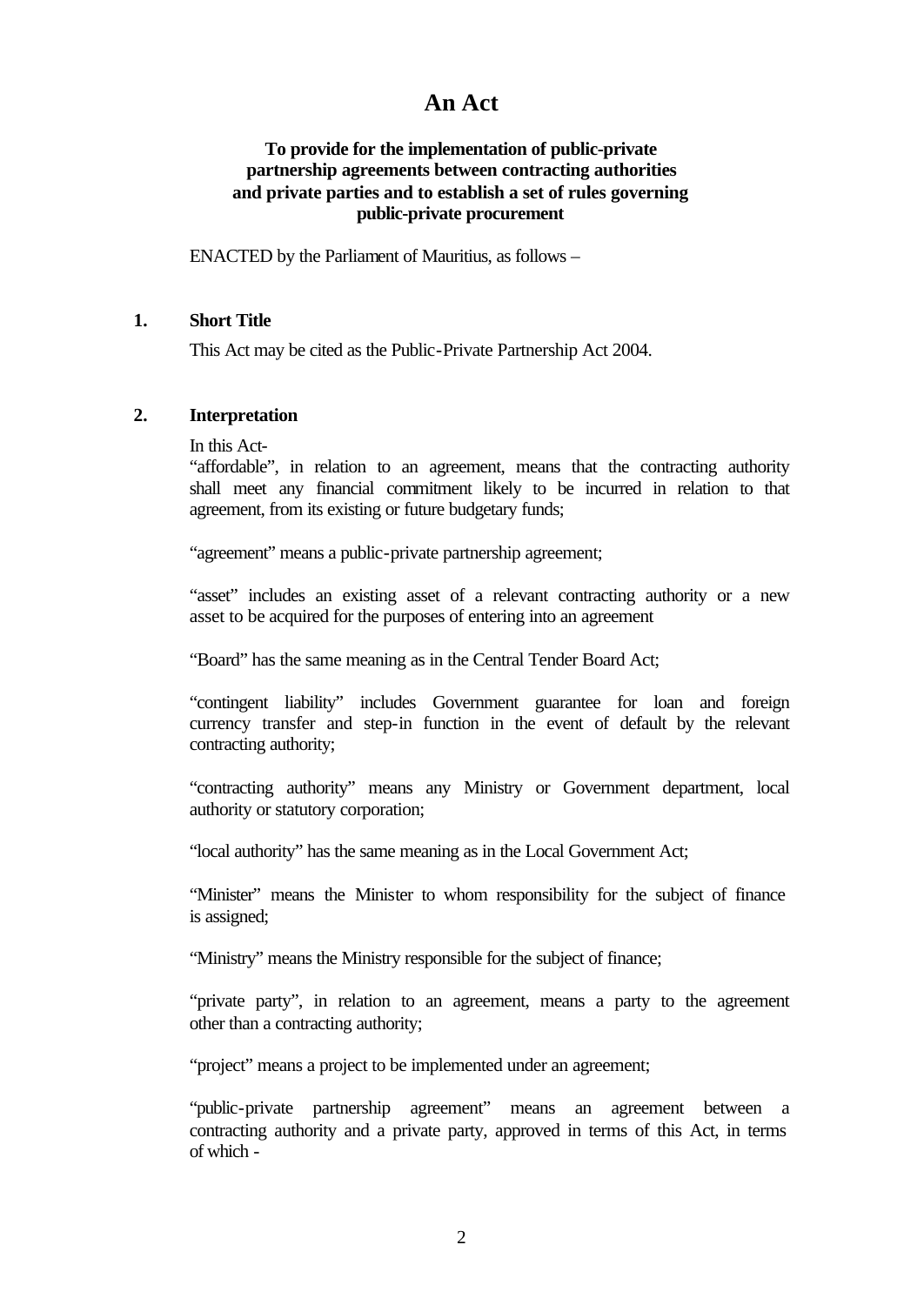- (a) the private party undertakes to perform a contracting authority's function on behalf of the contracting authority for a specified period;
- (b) the private party receives a benefit for performing the function by way of
	- (i) compensation from a revenue fund;
	- (ii) charges or fees collected by the private party from users or customers of a service provided by it; or
	- (iii) a combination of compensation and charges or fees;
- (c) the private party is liable for the risks arising from the performance of its function;
- (d) state facilities, equipment or other state resources may be transferred or made available to the private party;

"request for proposal" means the specific terms of the project requirements, the procedures for submission of bids, the criteria for the evaluation of bids and includes a model agreement

"unit" means the Public-Private Partnership Unit established under section 3;

"value for money" means the provision by which the contracting authority's functions under an agreement shall result in a net benefit to the consumers in terms of cost, delivery, price, quality, quantity or risk transfer, or a combination thereof.

# **3. Public-Private Partnership Unit**

(1) There shall, for the purposes of this Act, be a unit within the Ministry to be known as the Public-Private Partnership Unit which shall deal with all matters relating to a public-private partnership project.

- (2) The unit shall
	- (a) make an assessment of a project submitted to it and give its recommendations to the Financial Secretary, as to whether the project
		- (i) is affordable to the contracting authority;
		- (ii) provides value for money; and
		- (iii) presents optimum transfer of technical, operational and financial risks to the private party;
	- (b) examine the request for proposal to ensure conformity with the approved feasibility study;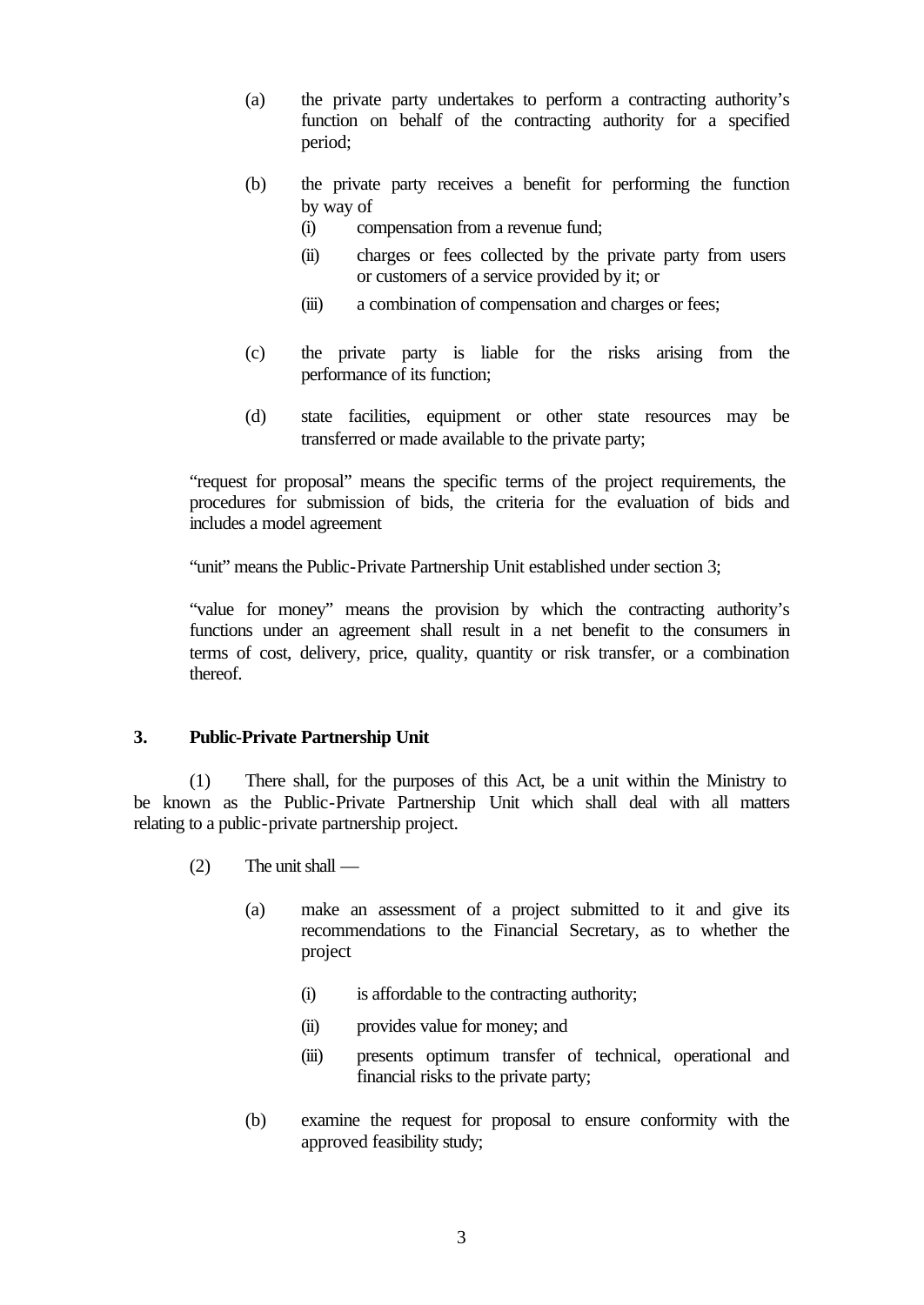- (c) advise Government on administrative procedures in relation to public-private partnership projects;
- (d) develop best practice guidelines in relation to all aspects of public-private partnership
- (e) formulate policy in relation to public-private partnership projects; and
- (f) develop public-private partnership awareness in the country.

## **4. Responsibilities of contracting authority**

(1) Subject to subsection (2), a contracting authority shall for the purposes of this Act -

- (a) identify, appraise, develop and monitor a project to be implemented under this Act;
- (b) undertake or cause to be undertaken a feasibility study where it considers that a project may be implemented under an agreement;
- (c) submit the feasibility study to the unit for its approval;
- (d) prepare a request for proposal on the approval of the feasibility study and, where the terms of the model agreement impact on public finance, seek the approval of the Financial Secretary.

(2) Any project for which there is no financial or contingent liability for Government shall be exempt from the approval of the Financial Secretary.

# **5. Feasibility study**

(1) Every contracting authority shall undertake or cause to be undertaken a feasibility study where it considers that a project may be implemented under an agreement, to assess whether the proposed project is feasible as a public-private partnership project.

- (2) The feasibility study shall
	- (a) demonstrate comparative advantage in terms of strategic and operational benefits for implementation under a public-private partnership agreement; (
	- (b) describe in specific terms
		- (i) the nature of the contracting authority's functions, the specific functions to be considered in relation to the project, and the expected inputs and deliverables;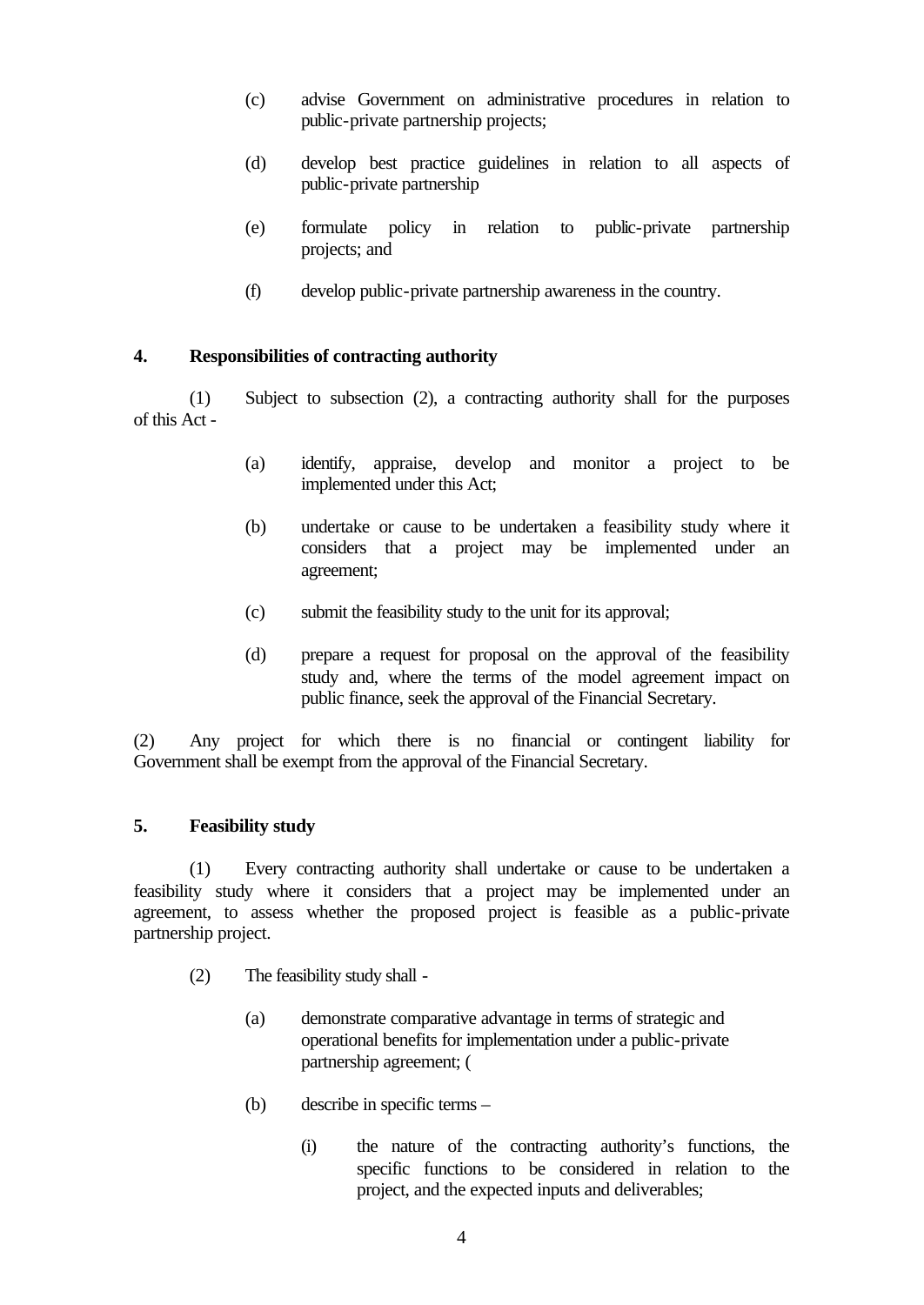- (ii) the extent to which those functions can lawfully and effectively be performed by a private party in terms of an agreement; and
- (iii) the most appropriate form by which the contracting authority may implement the project under an agreement;
- (c) demonstrate that the agreement shall
	- (i) be affordable to the contracting authority;
	- (ii) provide value for money; and
	- (iii) transfer appropriate technical, operational or financial risk to the private party;
- (d) explain the capacity of the contracting authority to effectively enforce the agreement, including the ability to monitor and regulate project implementation and the performance of the private party in terms of the agreement.

#### **6. Public-private partnership agreement**

(1) Notwithstanding any other enactment hut subject to this Act, a contracting authority may enter into an agreement with a private party for the performance of one or more of the functions of that contracting authority.

- (2) Every agreement shall
	- (a) identify the responsibilities of the contracting authority and the private party;
	- (b) specify the relevant financial terms;
	- (c) ensure the management of performance of the private party;
	- (d) provide for the return of assets, if any, to the contracting authority, at the termination or expiry of the agreement, in such manner as may be provided for in the agreement;
	- (e) provide for the sharing of risks between the contracting authority and the private party;
	- (f) provide for the payment to the private party by way of compensation from a revenue fund or of charges or fees collected by the private party from users or customers of a service provided by it;
	- (g) provide for its duration; and
	- (h) contain such other information as maybe prescribed.

(3) Every agreement shall be governed by and construed in accordance with the laws of Mauritius.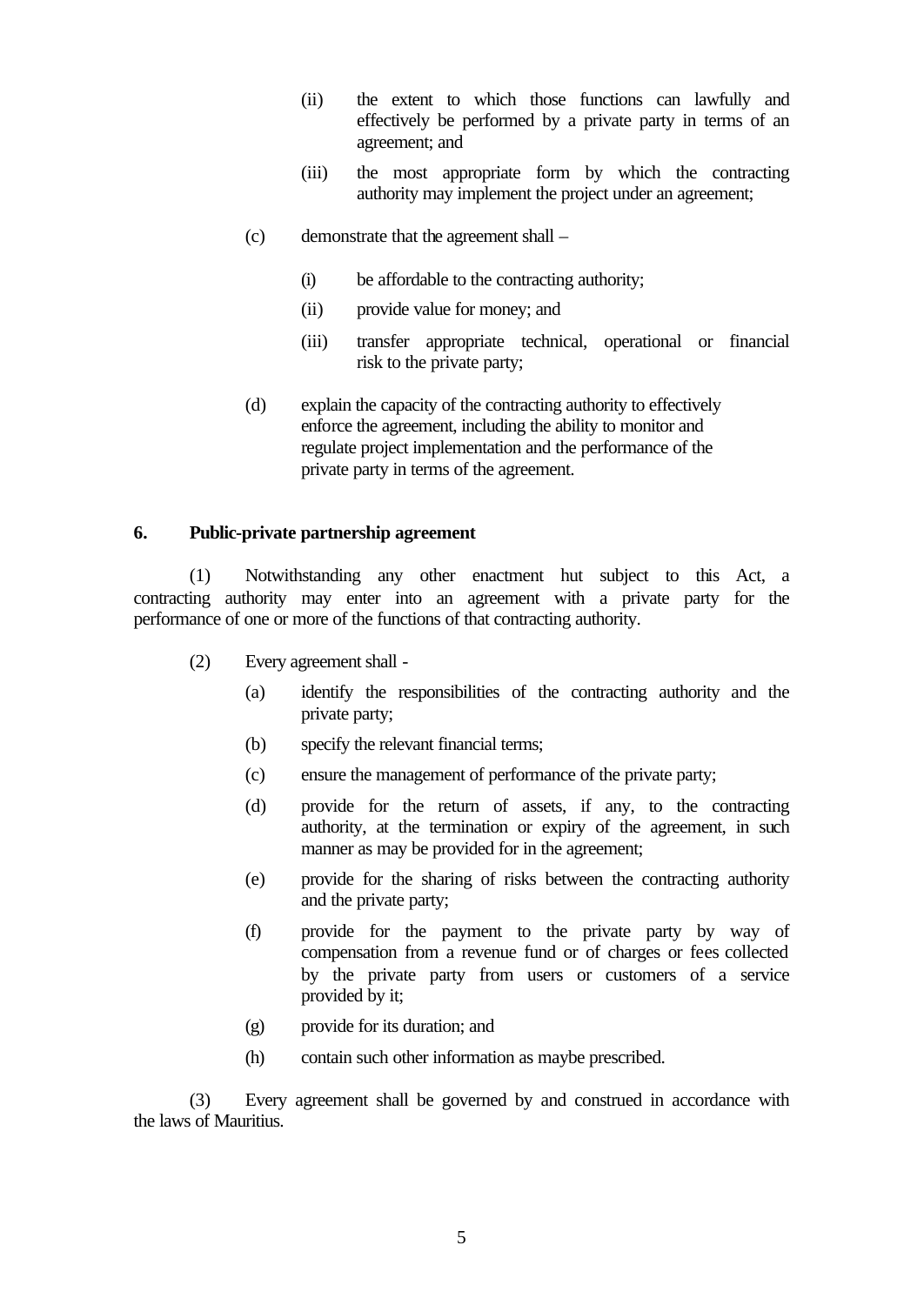(4) Every agreement shall provide for disputes between the private party and the contracting authority to be settled by arbitration, according to the rules defined in the agreement.

#### **7. Referral to Central Tender Board**

Where the Financial Secretary approves the terms of the model agreement pursuant to section 4(1)(d), the contracting authority shall submit a request for proposal to the Board to obtain its written authorisation to advertise, invite, solicit or call for bids.

## **8. Pre-selection of bidders**

(1) The contracting authority shall consult the Board to obtain its written authorisation to conduct a pre-selection exercise.

(2) The pre-selection document shall be prepared by the contracting authority and shall include a public invitation for applicants to apply for pre-selection.

(3) Every pre-selection document shall be subject to the written approval of the Board before its issue and publication.

(4) The Board shall carry out a pre-selection exercise to select potential bidders or may delegate its powers under this subsection to the contracting authority where the Board considers that the contracting authority has the necessary expertise to undertake the pre-selection exercise.

(5) In the exercise of its powers under this section the Board shall strive for the highest standard of equity by ensuring that all bidders are afforded equal opportunity and are treated fairly.

# **9. Invitation to bid**

(1) The contracting authority shall prepare and submit to the Board for its written approval, a request for proposal.

(2) No document pertaining ta a request for proposal shall be issued to preselected bidders or bidders unless approved by the Board.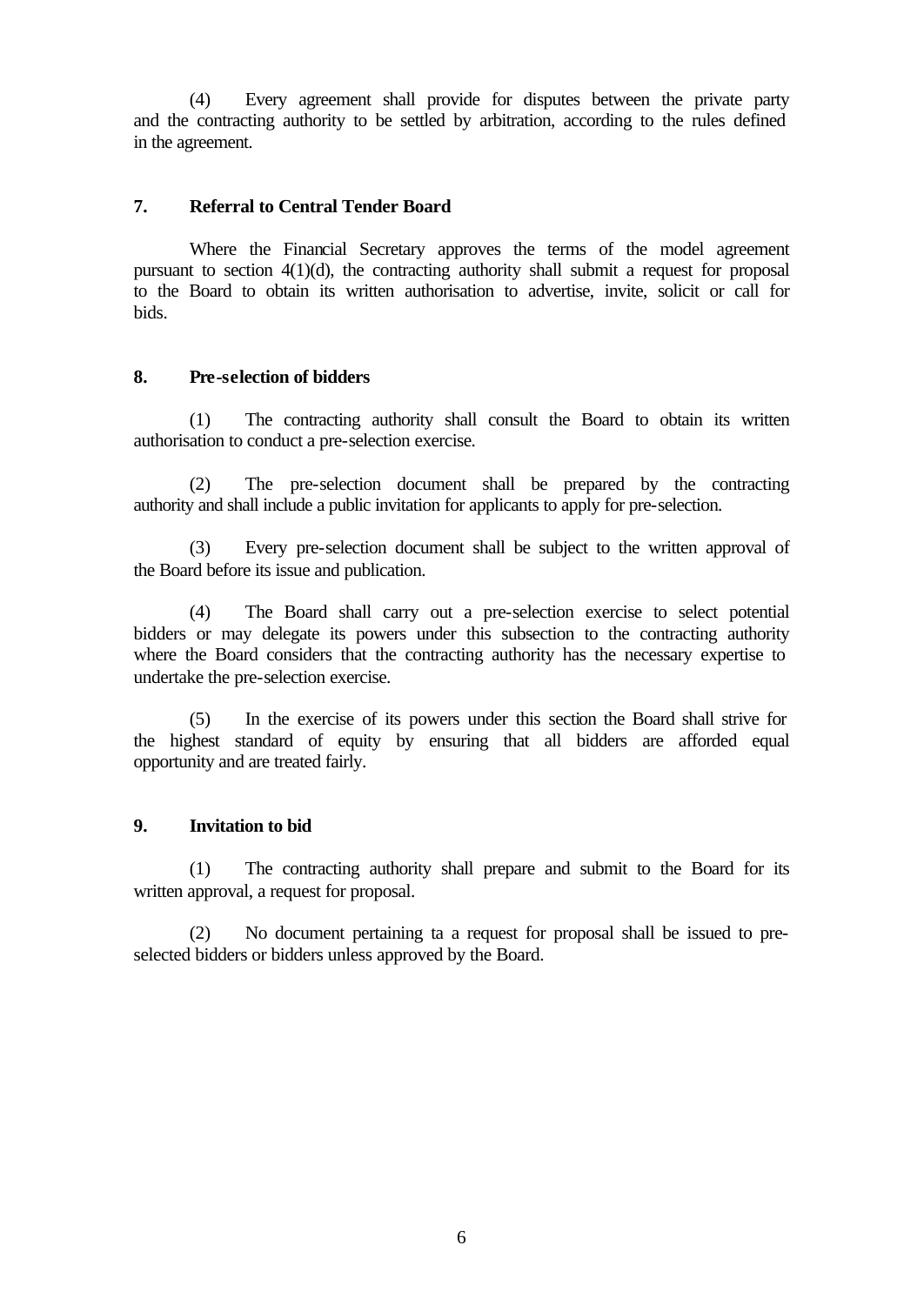## **10. Powers of the Board**

- (1) The Board-
	- (a) shall be responsible for ensuring transparency and equity in the bidding procedures;
	- (b) shall examine and evaluate the bids received;
	- (c) shall make recommendations to the contracting authority for entering into negotiations with the preferred bidder; and
	- (d) may approve the award of the project.
- (2) In the discharge of its functions under this Act, the Board may
	- (a) commission any study relevant to the determination of the award of a project;
	- (b) request any professional or technical assistance from any appropriate body or person in Mauritius or elsewhere;
	- (c) in relation to the examination and evaluation of bids, refer the bids to the appropriate contracting authority for examination and evaluation provided that the Board is satisfied that the contracting authority has the necessary expertise to do so.

(3) Where bids are referred to a contracting authority under subsection (2)(c), the contracting authority shall examine and evaluate the bids and submit to the Board its findings within such time as may be determined by the Board.

- (4) The Board may
	- (a) request the Chairman, supervising officer or chief executive officer of a contracting authority -
		- (i) to furnish any information or produce any records or other documents relating to a project;
		- (ii) to answer all relevant questions;
	- (b) to examine such records or other documents and take copies or extracts therefrom.
- (5) Any person to whom a request is made under subsection (4) who
	- (a) fails to comply with the request; or
	- (b) refuses to answer or wilfully gives any false or misleading answer to any question lawfully put by the Board,

shall commit an offence and shall, on conviction, be liable to a fine not exceeding 50,000 rupees andto imprisonment for a term not exceeding 8 years.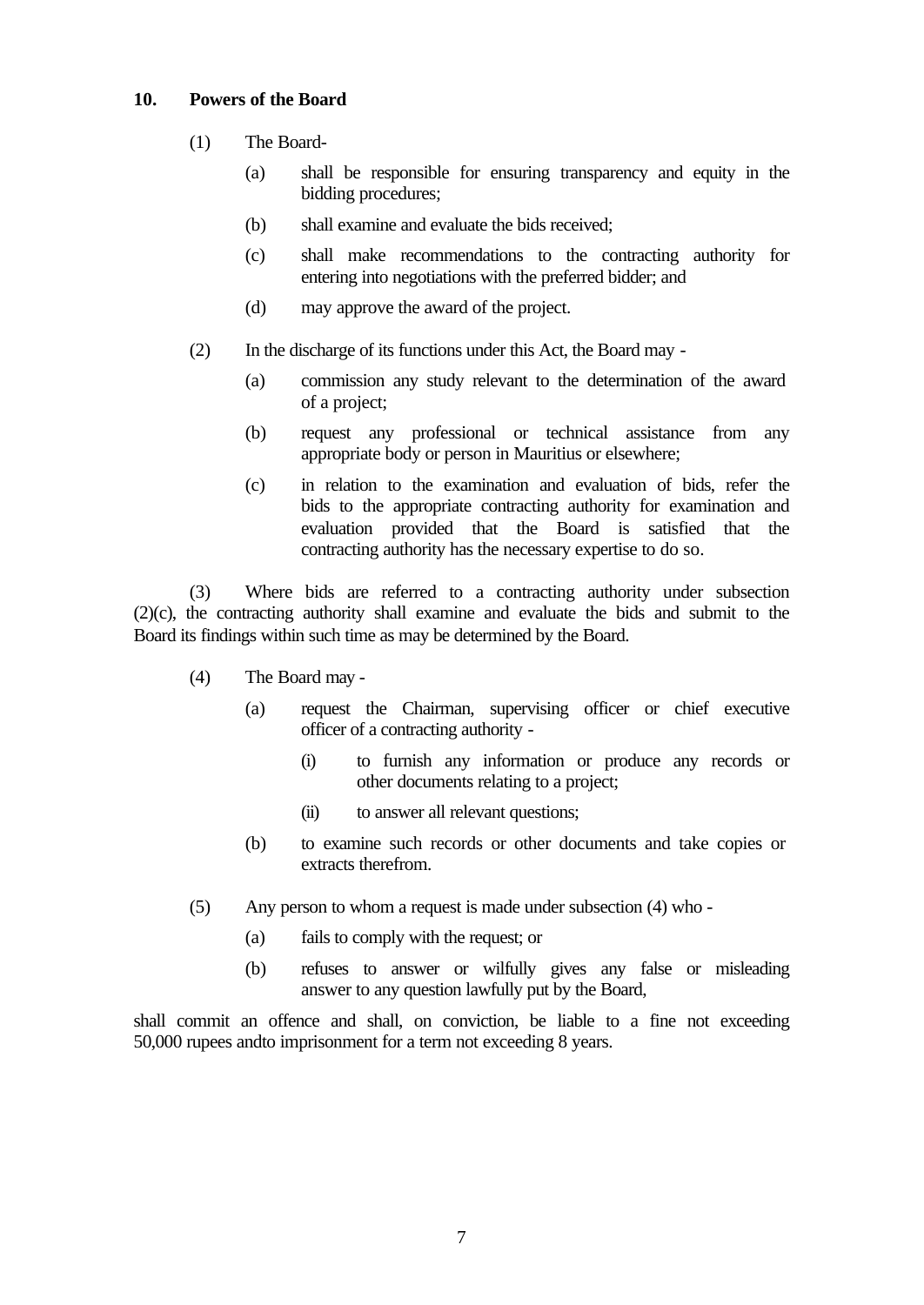(6) Where the Board makes recommendations in terms of subsection (l)(c), any change in the terms of the agreement which impacts on the approved model agreement shall be submitted by the contracting authority to the Financial Secretary for the approval of the changes to be brought to the terms of the agreement.

(7) Where the Financial Secretary approves a change submitted under subsection (6), the contracting authority shall seek the final approval of the Board for the award of the project.

#### **11. Award of project and signature of agreement**

No contracting authority shall award a project or sign an agreement unless -

- (a) the award of the project has been approved by the Board; and
- (b) the agreement relating to the project has been approved by Cabinet.

#### **12. Regulations**

(1) The Minister may make such regulations as he thinks fit for the purposes of this Act.

(2) Any regulations made under subsection(l) may provide for the levying of fees and charges.

#### **13. Consequential amendment**

The Central Tender Board Act is amended by inserting immediately after section 6, the following new section -

#### **6A Award of public-private partnership project**

Notwithstanding the provisions of this Act, the Board -

- (a) shall approve all documents relating to the bid;
- (b) shall authorise, approve and carry out pre-selection exercises;
- (c) shall authorise the advertisement, invitation locally or internationally, as the case may be, and call for bids;
- (d) shall examine and evaluate bids; and
- (e) may approve the award,

of a public-private partnership project in the manner provided for under the Public-Private Partnership Act.

#### **14. Act not applicable**

This Act shall not apply where a contracting authority has, before the commencement of this Act, issued a request for proposal in respect of a project.

8